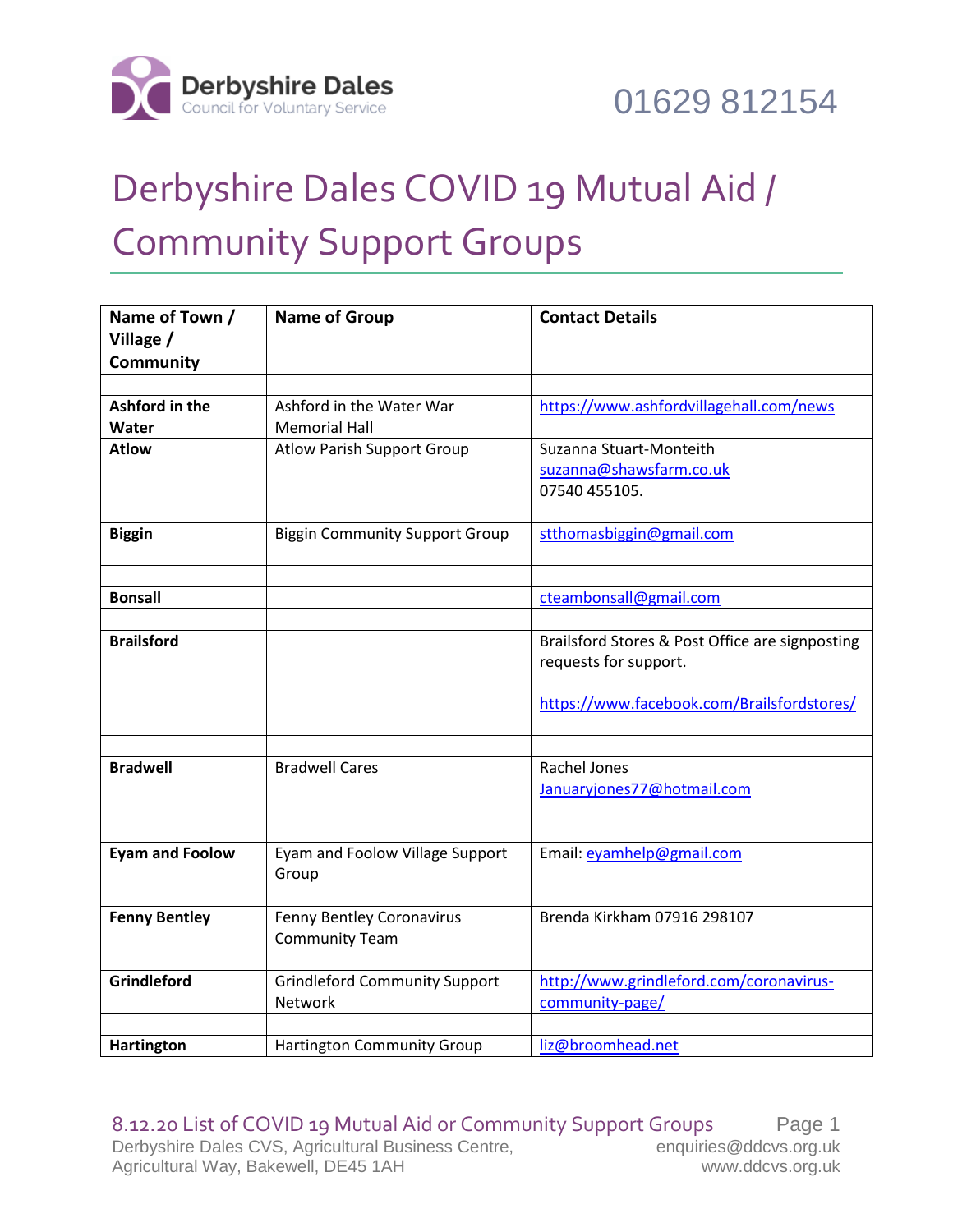| Hathersage               | Caring in Hathersage         | caringinhathersage@gmail.com                    |
|--------------------------|------------------------------|-------------------------------------------------|
|                          |                              | 01433 208144                                    |
|                          |                              | Join the Facebook group, search for: "Caring in |
|                          |                              | Hathersage Support Group"                       |
|                          |                              |                                                 |
| Hognaston                | <b>HOGFAN</b>                | Chris Strait cns@w3z.co.uk                      |
|                          | (Hognaston Friends and       |                                                 |
|                          | Neighbours)                  | 01335 370111                                    |
|                          |                              |                                                 |
| Hope                     |                              | Lesley Bentley 01433 620507 or Heather          |
|                          |                              | Hopewell 01433 621603.                          |
|                          |                              |                                                 |
| <b>Kniveton</b>          |                              | https://www.facebook.com/groups/kniveton/       |
|                          |                              | ?ref=share                                      |
|                          |                              |                                                 |
|                          |                              |                                                 |
| Longford                 |                              | To be completed                                 |
|                          |                              |                                                 |
| <b>Matlock</b>           | Matlock                      | https://www.facebook.com/groups/24408974        |
|                          |                              | 9944661/?ref=share                              |
|                          |                              | info@sherifflodge.co.uk                         |
|                          |                              |                                                 |
|                          |                              | Ziz Coltart 01629 760760                        |
|                          |                              |                                                 |
|                          |                              |                                                 |
| <b>Middleton by</b>      | Middleton by Wirksworth      | 01629 352018.                                   |
| Wirksworth               |                              |                                                 |
|                          |                              |                                                 |
| <b>Over Haddon</b>       |                              | To be completed                                 |
|                          |                              |                                                 |
| <b>Stoney Middleton,</b> |                              | 07813 605997                                    |
| Calver, Curbar and       |                              |                                                 |
| Froggatt                 |                              | Nicola Rose                                     |
|                          |                              | nrose2862@gmail.com                             |
|                          |                              |                                                 |
|                          |                              |                                                 |
| <b>Taddington</b>        | <b>Taddington Covid Care</b> | http://www.taddington.org.uk/2020/03/taddi      |
|                          |                              | ngton-covid-care/                               |
|                          |                              |                                                 |

8.12.20 List of COVID 19 Mutual Aid or Community Support Groups Page 2 Derbyshire Dales CVS, Agricultural Business Centre, enquiries@ddcvs.org.uk<br>Agricultural Way, Bakewell, DE45 1AH www.ddcvs.org.uk Agricultural Way, Bakewell, DE45 1AH